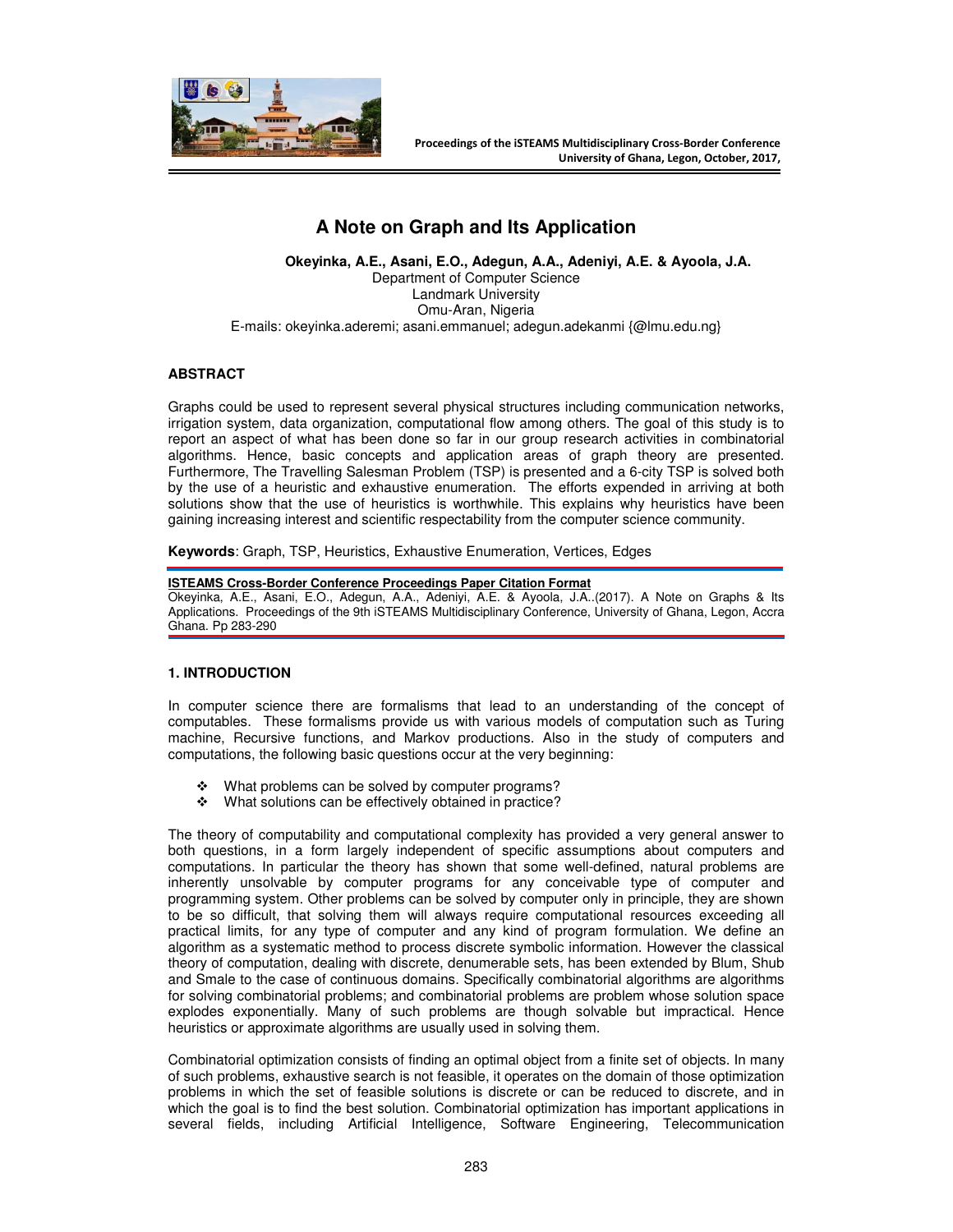

Engineering, Civil Engineering, Highway Engineering, Town and Regional Planning, Warfare Simulation, Irrigation Construction GIS and so forth.

# **1.1 Graph Theory**

A graph is a pair (V, E) where V is a finite set of vertices (nodes, points), E is a finite set of edges (arcs, lines).



#### **1.2 Directed graph**

A directed graph G is a graph where each edge e in G is assigned a direction or in other words, each edge is identified with an ordered pair  $(u,v)$  of nodes in G rather than an unordered pair [u,v].

Suppose G is a directed graph with a directed edge  $e = (u, v)$ , then the following terminology is used:

- e begins at u and ends at v
- u is the origin or initial point of e, and v is the destination or terminal point of e
- u is a predecessor of v, and v is a successor or neighbor of u.
- u is adjacent to v, and v is adjacent to u.

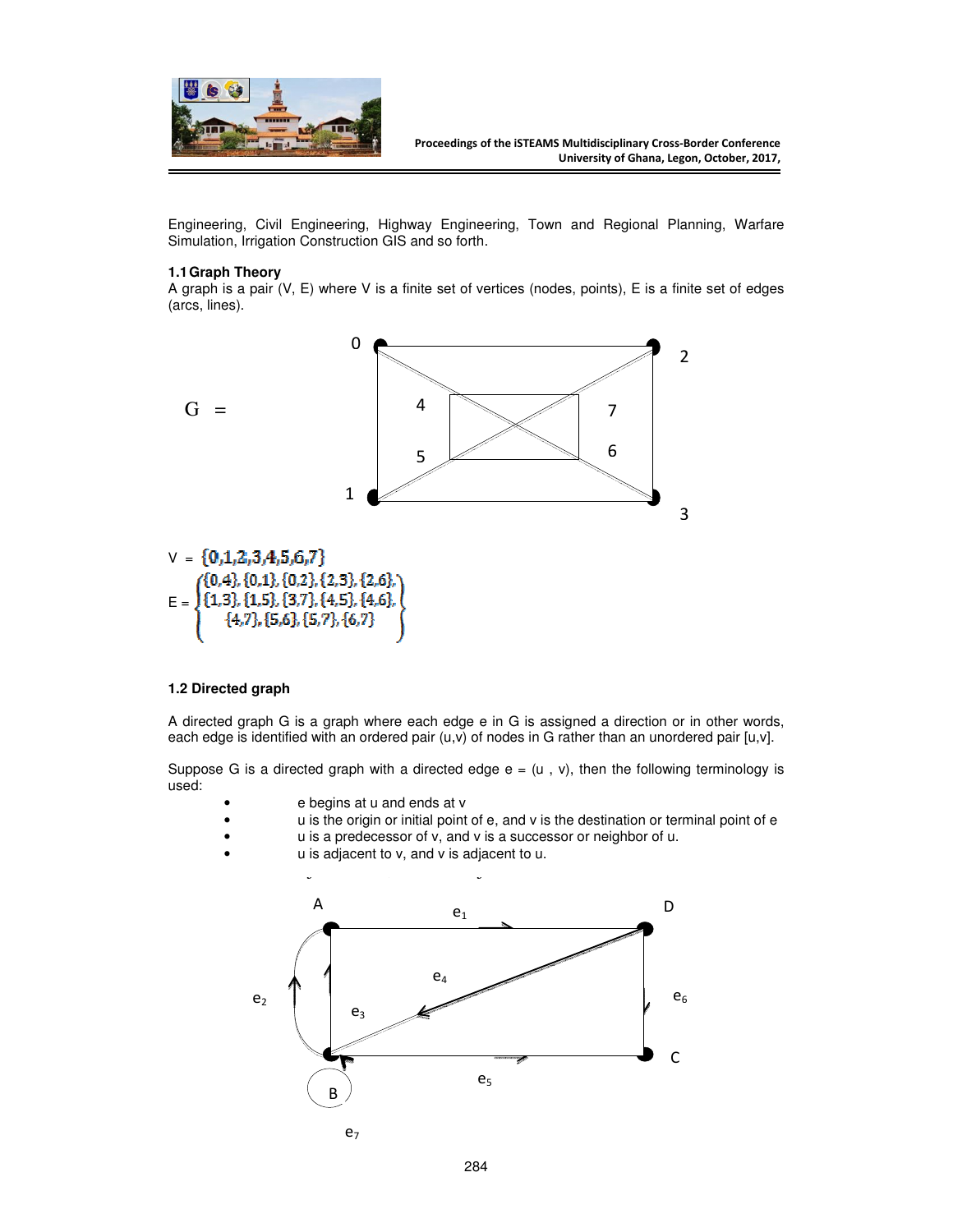

# **1.3 Adjacency matrix**

Suppose A is a simple directed graph with m nodes and suppose the nodes of A have been ordered and are called  $v_1, v_2, \ldots, v_m$ . Then the adjacency matrix  $A = (a_{ij})$  of the graph G is the m x m matrix defined as follows:

 $a_{ij}$ otherwise if there is an edge  $(v_i, v_j)$ if  $v_i$  is adjacent to  $v_i$ , that is; ji  $_i$  is aujaccin to  $v_j$ 

The adjacency matrix A of the graph G does depend on the ordering of the nodes of G; that is, a different ordering of the nodes may result in a different adjacency matrix.

# **1.4 Complete Graph:**

A graph G is said to be complete if every node v in G is adjacent to every other node v in G.



 $k_2$ ,  $k_3$  and  $k_4$  are complete graphs.

# **1.4 Hamiltonian Cycle**

A Hamiltonian cycle is a closed path that passes through each vertex once



The list [0, 1, 5, 4, 6, 7, 3, 2] describes a Hamiltonian cycle in the graph above

Proposition 1: A graph G is connected if and only if there is a simple path between any two nodes in G.

# **Proposition 2:**

Let A be the adjacency matrix of a Graph G. then  $a_k(i, j)$  the ij entry in the matrix  $A^k$ , gives the number of paths of length k from  $v_i$  to  $v_i$ .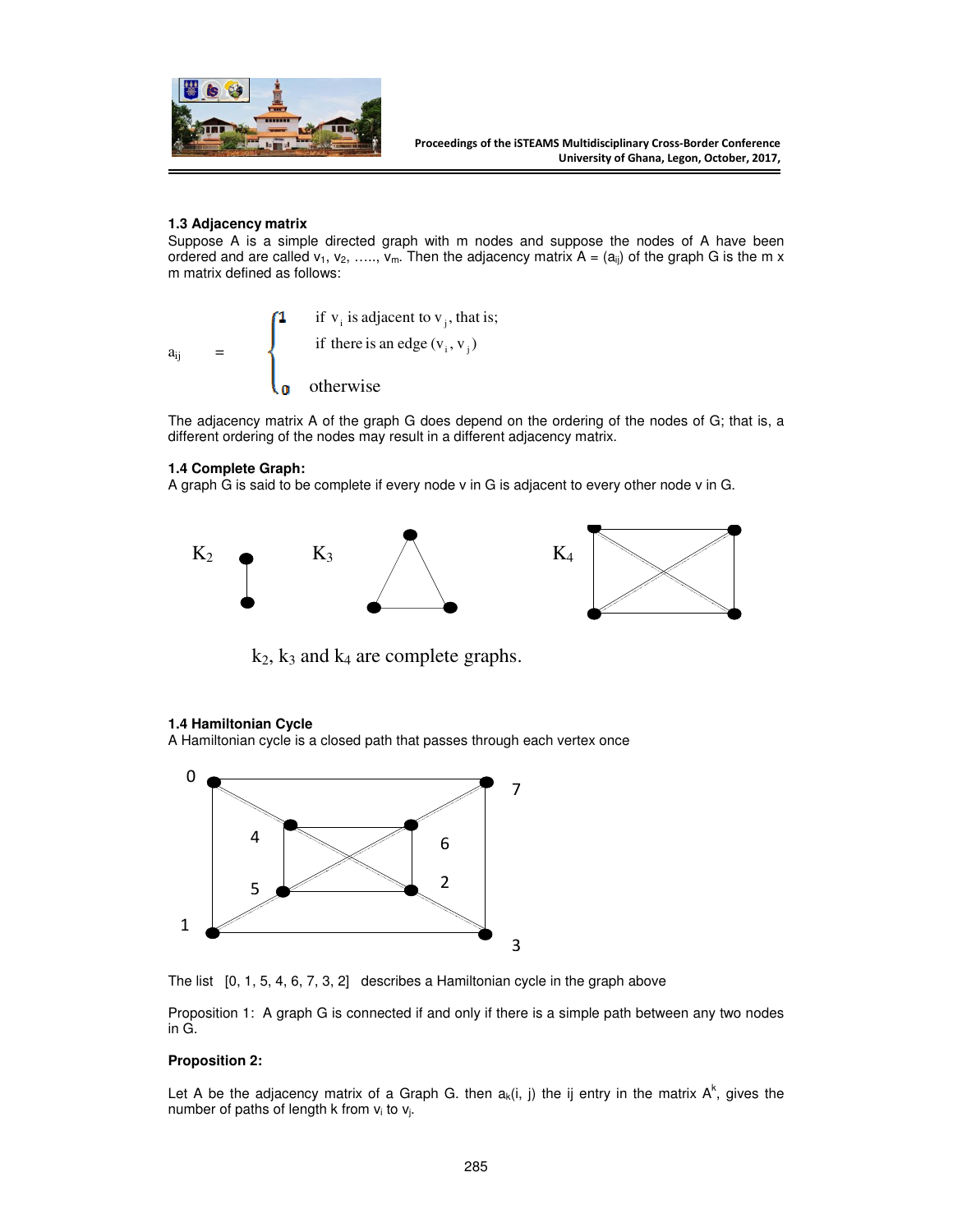

# **Proposition 3:**

Let A be the adjacency matrix and let  $P = (P_{ij})$  be the path matrix of a digraph G. then  $P_{ij} = 1$  if and only if there is a nonzero number in the ij entry of matrix  $B_m = A + A^2 + A^3 + \dots + A^m$ 

# **2. APPLICATION OF GRAPH THEORY**

Graph theory finds relevance in solving many real life problems, including the following:

Mathematical Research, Electrical Engineering, Computer Programming, Computer Networking, Business Administration, Sociology, Economics, Marketing, and Telecommunication. In particular, many problems can be modeled with paths formed by traveling along the edges of a certain graph. For example, problems of efficiently planning routes for mail delivery, garbage pickup, snow removal, diagnostics in computer networks can be solved using model that involve paths in graph. Others are: cable laying to connect towns, network analysis in Geographic Information System (GIS), minimum-spanning trees, and so forth.

# **2.1 The Traveling Salesperson Problem (TSP)**

The TSP asks for a Hamiltonian circuit of minimum length, where the length of a circuit is defined as the sum of the lengths of the edges in the circuit. The TSP is simple to characterize but difficult to solve in that we know of no efficient procedure for solving the problem. One of the heuristics used in solving TSP-based structures is Nearest Neighbor Heuristic.

The Nearest Neighbor Heuristic is a procedure which gives a reasonably good result for the TSP and is stated as follows:

Step 1: Start with an arbitrarily chosen vertex, and find the vertex that is closest to the starting vertex to form an initial path of one edge. We shall augment this path in a vertex-by-vertex manner as described in step 2.

Step 2: Let x denote the latest vertex that was added to the path. Among all vertices that are not in the path, pick the one that is closest to x and add x and the vertex. Repeat this step until all vertices in G are included in the path.

Step 3: Form a circuit by adding the edge connecting the starting vertex and the last vertex added.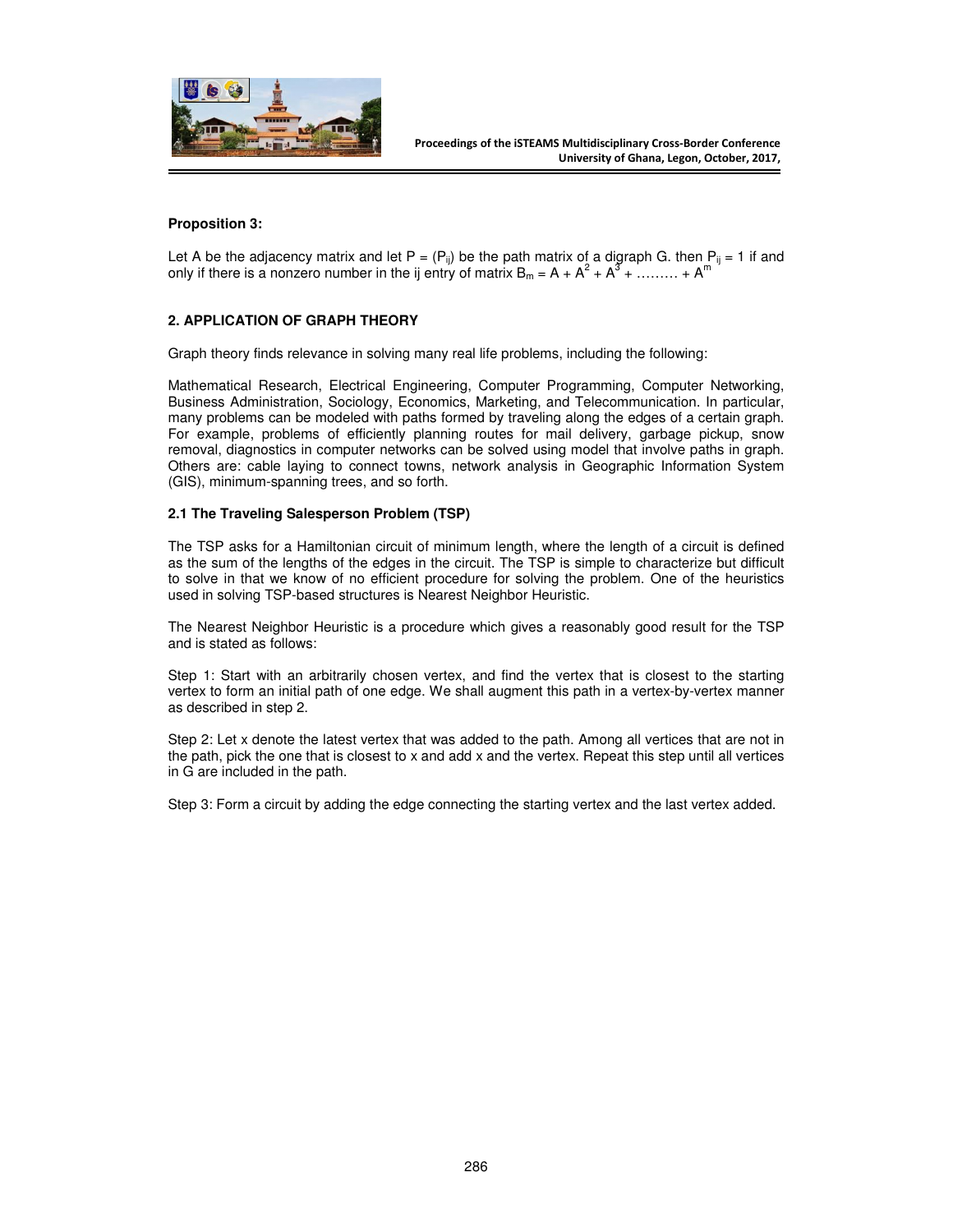



If we start from vertex a, in graph  $G^1$  above, a vertex-by-vertex construction of a Hamiltonian circuit according to the Nearest-Neighbor Heuristic is 40. However, the total distance of the minimum hamiltonian circuit is 37. To get the minimum however we may have to do exhaustive enumeration which could be time-consuming for practical purposes.

# **3. HEURISTICS**

A heuristic algorithm or heuristic for short is not an exact algorithm. It produces a feasible and hopefully very good, but not necessarily optimal solution. Heuristics are generally very fast. We often use heuristics when an exact algorithm is not available or when the exact algorithm is computationally impractical.

The following are the desirable characteristics of heuristics,<br>i. They run in reasonable computationa

- They run in reasonable computational time
- ii. Solutions generally are close to optimal
- iii. The probability of anyone solution being very far from optimal is small
- iv. Storage requirements are small.

Although there is no real format into which we can place heuristics, quite a few are based on either the sub-goals or the hill-climbing method. One general approach to the design of a heuristic is to list all the requirement of an exact solution and to divide these requirements into two classes A and B as follows,

A:

- 1. Those that are easy to satisfy
- 2. Those that are not so easy to satisfy.
- B:
- 1. Those which must be satisfied
- 2. Those which we would be willing to compromise.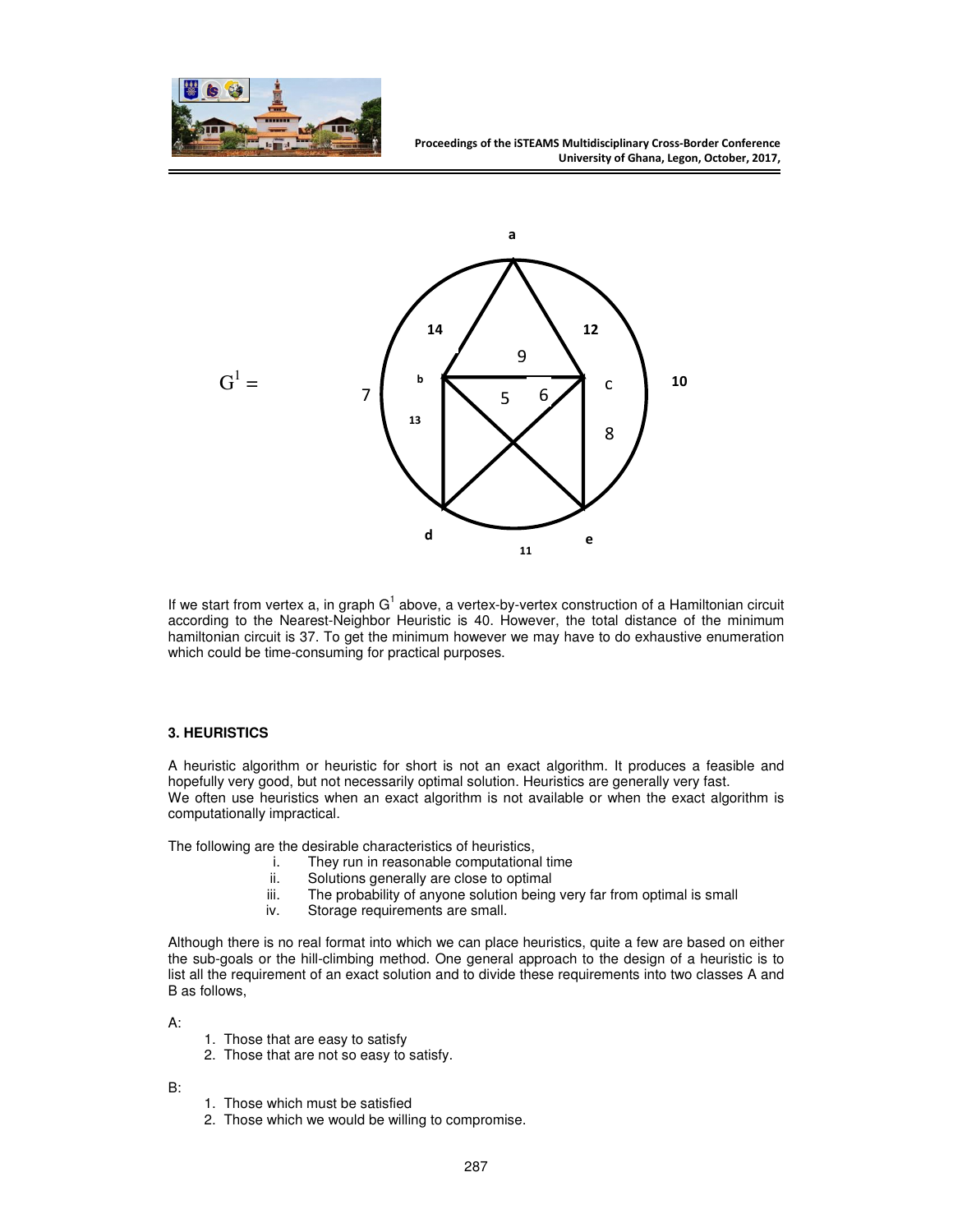

The design objective then is to construct an algorithm that guarantees the requirements in class A but not necessarily those in class B. This does not mean to imply that no effort is made to satisfy the class B requirements; it merely means that no guarantee can be made. Often very good algorithms have to be considered as heuristics. For example, suppose we have designed a last algorithm which seems to work on all test problems, but we cannot prove that the algorithm is correct. Until such a proof is given, the algorithm must be considered a heuristic.

# **4. EXAMINING A 6-CITY TSP.**

The 6-city network shown below is solved by the use of the Nearest Neighbour Heuristic as well as by exhaustive enumeration. A program was written to evaluate the exhaustive solutions. The results are shown on Table 1.



A 6-city Travelling Salesman Problem.

The preceeding figure can be represented in the following way as a table.

| .<br>. .<br><br>Vertex | ,,,,,,<br><br>$\overline{A}$ | <br><br>$\overline{B}$ | $\overline{C}$          | <br>$\overline{D}$ | E         | F         |  |
|------------------------|------------------------------|------------------------|-------------------------|--------------------|-----------|-----------|--|
| A                      | $\pmb{0}$                    |                        |                         |                    |           |           |  |
| $\sf B$                | $\overline{4}$               | $\pmb{0}$              |                         |                    |           |           |  |
| C                      | $\ensuremath{\mathsf{3}}$    | $\,6\,$                | $\pmb{0}$               |                    |           |           |  |
| D                      | $\,6\,$                      | $\overline{4}$         | $\overline{\mathbf{4}}$ | $\pmb{0}$          |           |           |  |
| $\mathsf E$            | $\boldsymbol{9}$             | $\,6\,$                | 11                      | $\mathbf 5$        | $\pmb{0}$ |           |  |
| F                      | 10                           | 8                      | $\overline{7}$          | 6                  | 5         | $\pmb{0}$ |  |
|                        |                              |                        |                         |                    |           |           |  |

**Table 1: Matrix representation of Graph of Salesman Tour.**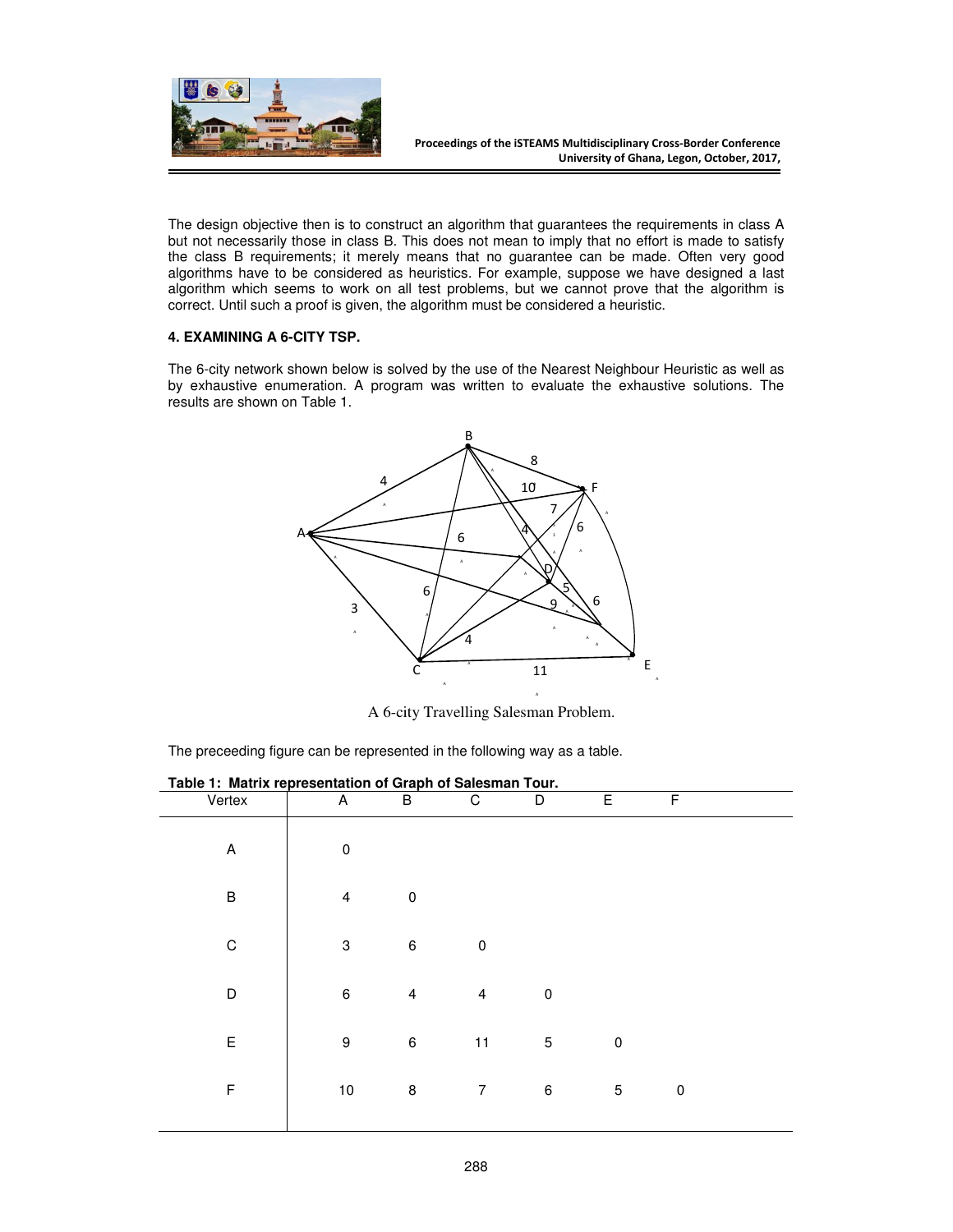

The application of the heuristic gives ACDBEFA with cost 32 as the solution. Form the exhaustive enumeration however, 28 is the cost that is the shortest distance. This is therefore a case of trading-off optimality for computational efficiency. Many solution techniques are available for the travelling salesman problem. A large number of these solution techniques rely heavily on advanced results in integer linear programming, non-linear programming and dynamic programming.

The heuristics provide solutions that usually are within a few percent of the optimum. Thus for problems of realistic sizes, heuristics represent a practical solution approach.

| <b>ABDEFCA</b> | 28 | <b>AFDCBEA</b> | 41 | <b>AFCBDEA</b> | 41 |
|----------------|----|----------------|----|----------------|----|
| <b>ABEDFCA</b> | 31 | <b>AFDBECA</b> | 40 | AFDECBA        | 42 |
| <b>ABEFCDA</b> | 32 | <b>AFEBDCA</b> | 33 | <b>AFDBCEA</b> | 46 |
| <b>ABEFDCA</b> | 28 | <b>AFEBCDA</b> | 37 | <b>AFECDBA</b> | 38 |
| <b>ABFEDCA</b> | 29 | <b>AFBEDCA</b> | 36 | <b>AFBDECA</b> | 41 |
| ACBEFDA        | 32 | <b>AFBCDEA</b> | 42 | AFBECDA        | 45 |
| ACDFEBA        | 28 | ACDBEFA        | 32 | ACDEFBA        | 29 |
| <b>ACFEBDA</b> | 31 | <b>ACFDEBA</b> | 31 | <b>ACFEDBA</b> | 28 |
| <b>ADFEBCA</b> | 32 | <b>ADCFEBA</b> | 32 | <b>ADBEFCA</b> | 31 |
| <b>ABCDFEA</b> | 34 | <b>AFEBDCA</b> | 32 | <b>ABCDEFA</b> | 34 |
| <b>ABCFEDA</b> | 33 | <b>ABCEDFA</b> | 42 | <b>ABCEFDA</b> | 38 |
| ABDCFEA        | 33 | <b>ABCFDEA</b> | 37 | <b>ABDCEFA</b> | 38 |
| ABDFCEA        | 41 | ABDECFA        | 41 | <b>ABDFECA</b> | 33 |
| <b>ABECFDA</b> | 40 | <b>ABEDCFA</b> | 36 | <b>ABECDFA</b> | 41 |
| <b>ABFECDA</b> | 38 | <b>ABFDECA</b> | 37 | <b>ABFDCEA</b> | 42 |
| <b>ACBDEFA</b> | 33 | <b>ABFCEDA</b> | 41 | <b>ABFCDEA</b> | 37 |
| ACBFEDA        | 33 | <b>ACBDFEA</b> | 33 | <b>ACBEDFA</b> | 36 |
| ACDEBFA        | 36 | ACBFDEA        | 37 | ACDBFEA        | 33 |
| ACEDFBA        | 37 | ACDFBEA        | 36 | ACEDBFA        | 41 |
| <b>ACEFBDA</b> | 37 | <b>ACEBDFA</b> | 40 | <b>ACEBFDA</b> | 40 |
| <b>ACFBEDA</b> | 35 | <b>ACEFDBA</b> | 33 | <b>ACFDBEA</b> | 35 |
| <b>ADCBFEA</b> | 38 | <b>ACFBDEA</b> | 36 | <b>ADCBEFA</b> | 37 |
| ADCFBEA        | 40 | ADCEBFA        | 45 | ADCEFBA        | 38 |
| ADBECFA        | 44 | ADBCEFA        | 42 | ADBCFEA        | 37 |
| ADEBCFA        | 40 | ADBFECA        | 37 | ADBFCEA        | 45 |
| <b>ADECFBA</b> | 41 | ADEBFCA        | 35 | <b>ADECBFA</b> | 46 |
| <b>ADFBECA</b> | 40 | <b>ADEFCBA</b> | 33 | <b>ADEFBCA</b> | 33 |
| <b>ADFCEBA</b> | 40 | <b>ADFBCEA</b> | 46 | <b>ADFECBA</b> | 38 |
| <b>AECDFBA</b> | 42 | ADFCBEA        | 40 | <b>AECDBFA</b> | 46 |
| <b>AECFBDA</b> | 45 | AECBDFA        | 46 | <b>AECBFDA</b> | 46 |
| <b>AEDCFBA</b> | 37 | <b>AECFDBA</b> | 41 | <b>AEDCBFA</b> | 42 |
| <b>AEDFBCA</b> | 37 | <b>AEDBCFA</b> | 41 | <b>AEDBFCA</b> | 36 |
| <b>AEBDFCA</b> | 35 | <b>AEDFCBA</b> | 37 | <b>AEBDCFA</b> | 40 |
| <b>AEBFCDA</b> | 40 | <b>AEBCDFA</b> | 41 | <b>AEBCFDA</b> | 40 |
| AEFDCBA        | 34 | <b>AEBFDCA</b> | 36 | <b>AEFDBCA</b> | 33 |
| AEFCBDA        | 37 | AEFBDCA        | 33 | AEFBCDA        | 38 |
| <b>AFCDBEA</b> | 40 | <b>AEFCDBA</b> | 33 | <b>AFCDEBA</b> | 36 |
| <b>AFCBEDA</b> | 40 | <b>AFCEDBA</b> | 41 | <b>AFCEBDA</b> | 44 |